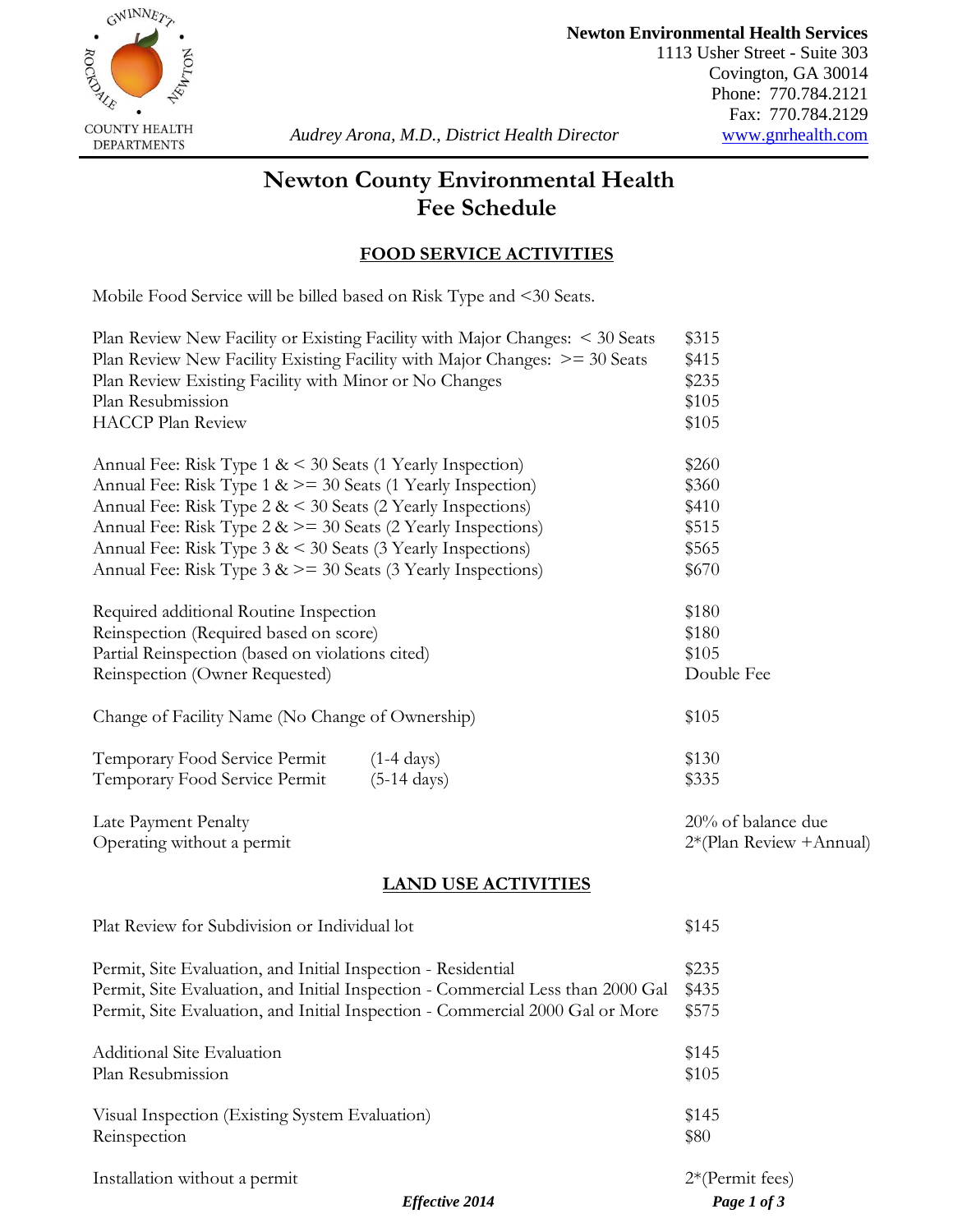

## **TOURIST ACCOMMODATION ACTIVITIES**

| Plan Review New Facility or Existing Facility with Major Changes: 1-20 Rooms | \$315               |
|------------------------------------------------------------------------------|---------------------|
| Plan Review New Facility or Existing Facility with Major Changes: >20 Rooms  | \$415               |
| Plan Review Existing Facility with Minor or No Changes                       | \$155               |
| Change of Facility Name (No Change of Ownership)                             | \$105               |
| Annual Fee: 1-20 Rooms                                                       | \$290               |
| Annual Fee: 21-50 Rooms                                                      | \$435               |
| Annual Fee: > 50 Rooms                                                       | \$575               |
| Reinspection                                                                 | \$155               |
| Partial Reinspection (based on violations cited)                             | \$80                |
| Plan Resubmission                                                            | \$105               |
| Late Payment Penalty                                                         | 20% of balance due  |
| Operating without a permit                                                   | $2*(Plan + Annual)$ |
| <b>SWIMMING POOL ACTIVITIES</b>                                              |                     |
| New Pool Plan Review w/ features                                             | \$390               |
| New Pool Plan Review w/o features                                            | \$340               |
| Plan Resubmission                                                            | \$105               |
| Change of Ownership Plan Review: Does not Alter Pool Hydraulics              | \$105               |
| Change of Facility Name (No Change of Ownership)                             | \$105               |
| Annual fee: Seasonal Pool (2 yearly inspections)                             | \$230               |
| Annual fee: Year-round Pool (4 yearly inspections)                           | \$365               |
| Annual fee for Additional Pools/Spa at same location: Seasonal               | \$105               |
| Annual fee for Additional Pools/Spa at same location: Year-round             | \$205               |
| Reinspection                                                                 | \$105               |

### **BODY ART ACTIVITIES**

Late Payment Penalty 20% of balance due Operating without a permit 2\*(Plan +Annual)

| Plan Review New Facility or Existing Facility    | \$315               |
|--------------------------------------------------|---------------------|
| Plan Resubmission                                | \$105               |
| Change of Facility Name (No Change of Ownership) | \$105               |
| Annual Fee: Studio                               | \$435               |
| Annual Fee: Artist                               | \$55                |
| Reinspection                                     | \$130               |
| Temporary Body Art Permit                        | \$130               |
| Late Payment Penalty                             | 20% of balance due  |
| Operating without a permit                       | $2*(Plan + Annual)$ |